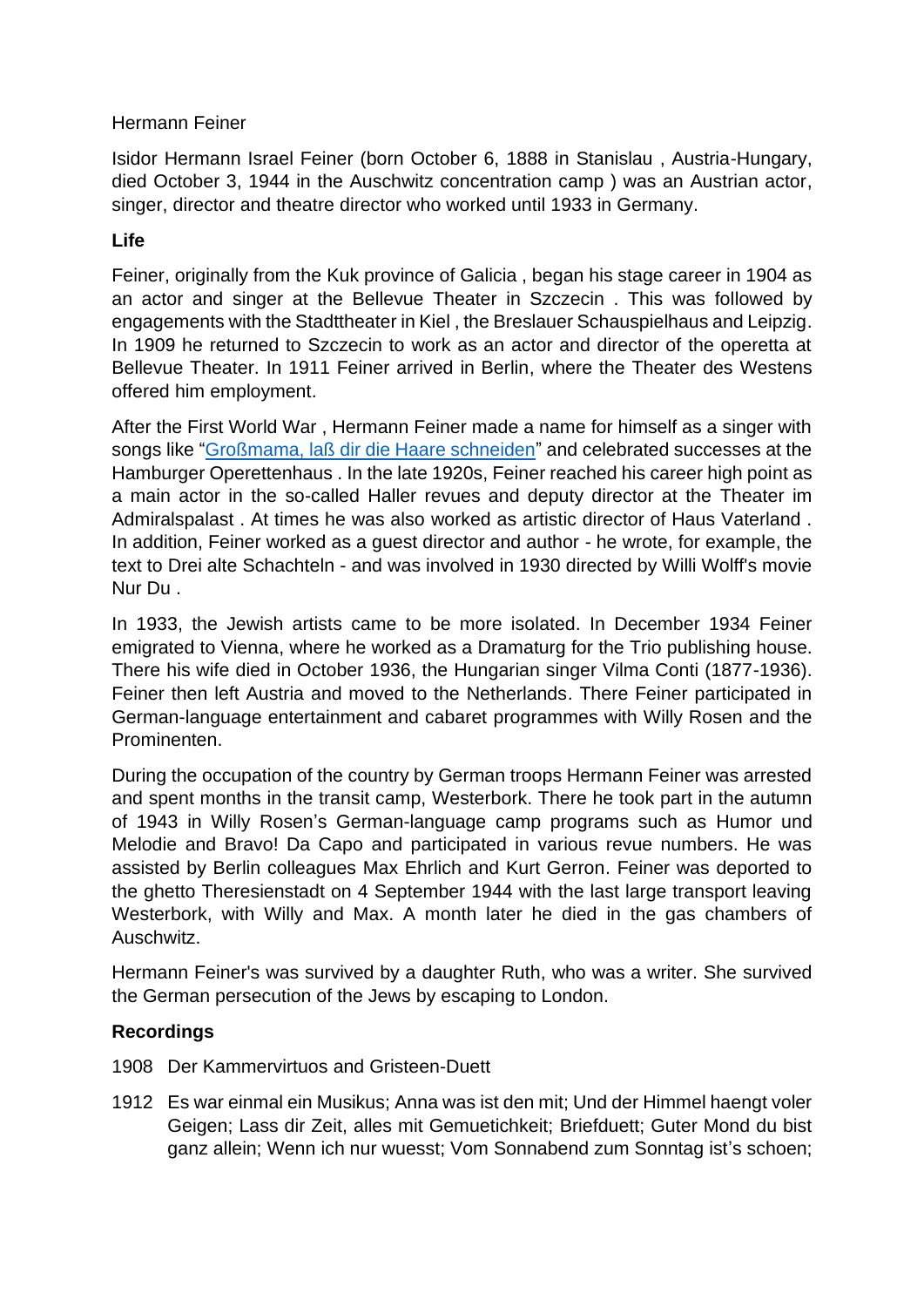Biegsam schmiegsam und elastisch; Lied; Du-du-du; Chauffeur Marsch; Auftrittled des Fred; Affenschwaenzchen;

- 1913 Komm und gib mir deine Hand; Schoen war's wenn ich dir glauben koennt; Huehner Duett; Der schneidige Reitersmann; Vive le Roi; O komm mit mir ins Himmelreich; Du du du Lieber Gott schaust zu; Maine alte Stradivari; Haccaca; Zaertlich suess und leise; Liebliche kleine Dingerchen; Dann macht man 'nen Jupplala, Jupplala!; Ach Amalia; Youplala trallala; Maedchen sind wie die Englein; Glockenlied (Kommt doch alle); Liebe macht uns dumm; Tandarie; Dideldum; Komm doch bloss mal runter Schatz; Polenlied; Don Juan war besser dran; Wenn meine Gattin so kuessen koennt; Tausend rote Rosen; Fein fein schmeckt uns der Wein; Zigarettenlied; Lindenwirt mach deine Tueren auf; Immer nur laendlich und sittlich; Glueck im Speil und in der Liebe – Kartenszene; Die suessen Blonden; So lang's noch solche Frauen gibt.
- 1914 Der Pennerbruederrpraesident; Wenn ein Maedel keinen Herrn hat; Sophiechen mach' die Augen zu; WOzu haste den die Beene Kleene Maus; Kleine Maedchen muessen schlafen geh'n; Ja drum ist der gute Mond so still; Ja nur ihr Frauen; Rosenrot und Himmelblau; Und grade wenn's am schoensten ist; Bobby wo sind den deine Haare?; Aber gnaedige Frau; Strohwitwe schliess' dich uns an; Mein Herz braucht Liebe; Wenn der Fruehling kommt; Ja man denkt sich das so schoen; Grossstadtnaechte; Sonttags hab'n wir Zeit dazu; Nur die Liebe die macht Spass; Wonnige Fruehlingsnacht;
- 1925 Komm in die Gondel; Ach wie so herrlich zu schau'n; Liebes Kind du bist anspruchsvoll; Wenn die Maedchen von der Liebe traeumen; O Rosemarie ich lieb' dich; Ueber die Praerie; Baby wovon ist dein Muendchen so rot; Gute nacht Marie; [Ich habe mir der Paula Schluss gemacht!;](https://youtu.be/oN7nRRdxQnk) [Zu haus mein Grammophon.](https://youtu.be/YxACO1cxzt0)
- 1926 Die Polizei regelt den Verkehr; Robes-Modes; Ich schwoer auf Susie; Leb wohl Veronika; Schreib' keine Briefe; Annabelle; Liebe mich dann kannst du was erleben; Der treue Hussar; [Alle Voegelein sind schon wieder da;](https://youtu.be/YPGt0D-kMRg) [Ja wenn man](https://youtu.be/11Q1C6QxtL8)  [eine Musik hoert;](https://youtu.be/11Q1C6QxtL8) Mein Schatz du kannst nach Hause geh'n; Es muss fuer die Liebe das Richtige sein; Was will den bloss der Otto von dir….bis dreiviertel; Treibt der Flieder; A little Drahrerei; Das lied von Angeln; Annemie; [Mein Berlin;](https://youtu.be/UMPmc5QuwSE) Ein Flip – ein Gin- [ein Maedel;](https://youtu.be/3c17BY9tGOs) Mach' keinen Unterschied; Es schmeckt der Branntwein; Paraguay; [Ich hab' heut noch 'ne kleine Sache vor.](https://youtu.be/tisu7rJ-CO4)
- 1927 [Potpouuri aus der Halle Revue](https://youtu.be/DexPlIqyDzw) Wann und Wo.
- 1928 [Grossmama lass dir die Haare schneiden;](https://youtu.be/Lh1vZ-nb52E) [Sie will …… nur Luftballons;](https://youtu.be/DmN8ij6j7iE) [Komm](https://youtu.be/3kpNstSN-x8)  [fahr mit mir;](https://youtu.be/3kpNstSN-x8) Ist mein Baby nicht suess?; (Das ist die) [Marie von der Haller-](https://youtu.be/eayCx2pDtWU)[Revue;](https://youtu.be/eayCx2pDtWU) Blau.
- 1929 Die blonde Lorelei 4 parts.

Many of the recordings were duplicated or even triplicated with various record labels.

Zonophone, Odeon, Pathe, Parlophon, Beka, Lyrophon, Dacapo, Favorite, Fakir